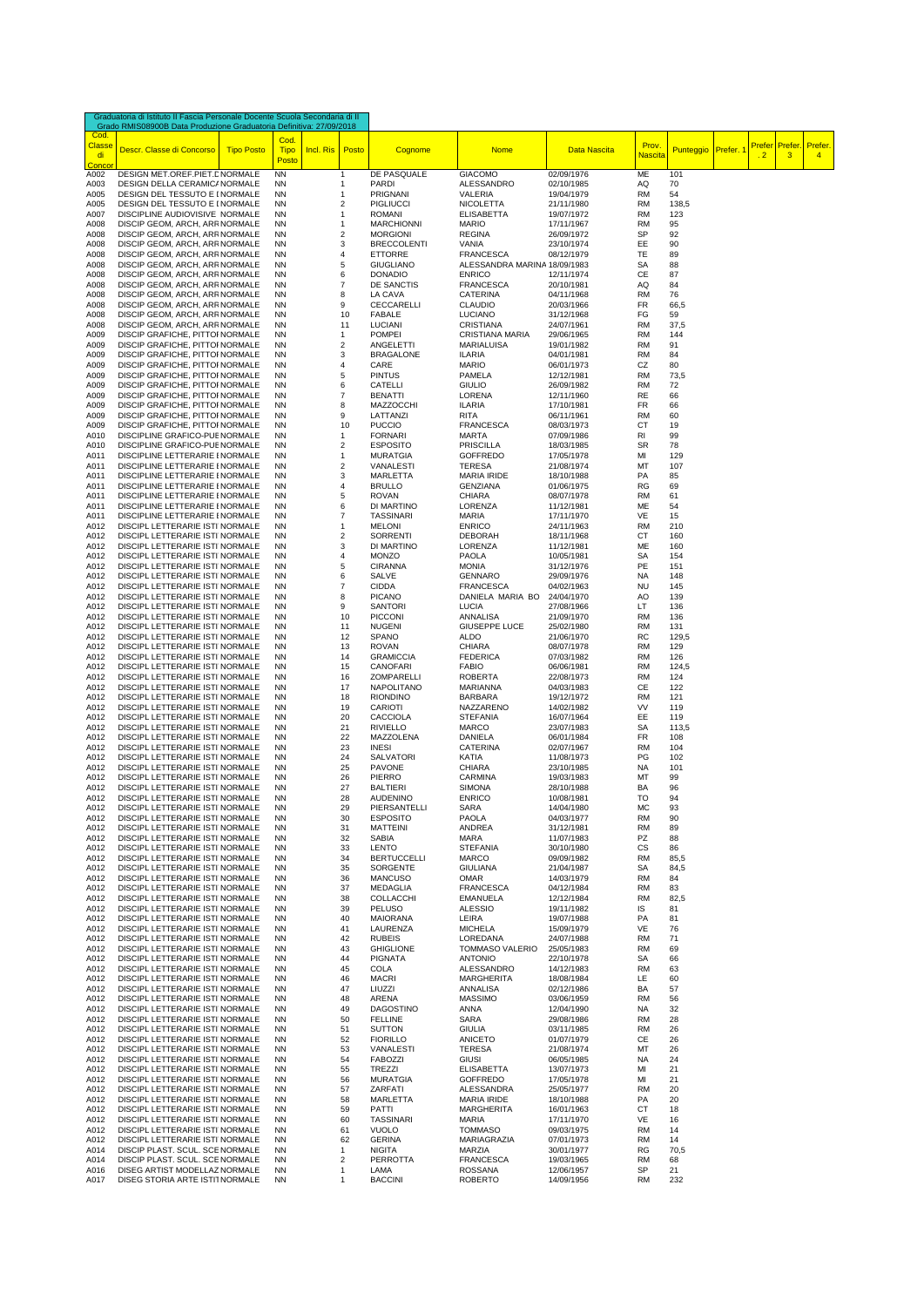| A017 | DISEG STORIA ARTE ISTI1 NORMALE          |                | ΝN        | $\overline{\mathbf{c}}$   | <b>BORRELLI</b>   | <b>GIUSEPPE</b>                    | 09/05/1965 | NA        | 35    |
|------|------------------------------------------|----------------|-----------|---------------------------|-------------------|------------------------------------|------------|-----------|-------|
| A017 | DISEG STORIA ARTE ISTI1 NORMALE          |                | <b>NN</b> | 3                         | LAMA              | ROSSANA                            | 12/06/1957 | SP        | 32    |
| A017 | DISEG STORIA ARTE ISTI1 NORMALE          |                | ΝN        | 4                         | <b>FERRARA</b>    | CHIARA                             | 01/03/1986 | CА        | 23,5  |
| A017 | DISEG STORIA ARTE ISTI1 NORMALE          |                | ΝN        | 5                         | <b>MANCUSO</b>    | GIADA                              | 30/04/1974 | PA        | 21    |
| A017 | DISEG STORIA ARTE ISTI1 NORMALE          |                | <b>NN</b> | 6                         | SANGUIGNI         | <b>GIANLUCA</b>                    | 27/06/1974 | LT        | 18    |
| A018 | FILOSOFIA E SCIENZE UM NORMALE           |                | ΝN        | 1                         | <b>NICOLETTI</b>  | PIERLUIGI                          | 14/01/1970 | LE        | 169   |
| A018 | FILOSOFIA E SCIENZE UM NORMALE           |                | ΝN        | $\overline{\mathbf{c}}$   | <b>MANTIN</b>     | <b>SHARON</b>                      | 23/07/1979 | <b>RM</b> | 146   |
| A018 | FILOSOFIA E SCIENZE UM NORMALE           |                | <b>NN</b> | 3                         | <b>CIANETTI</b>   | <b>BARBARA</b>                     | 06/10/1981 | RI        | 131   |
| A018 | FILOSOFIA E SCIENZE UM NORMALE           |                | <b>NN</b> | 4                         | <b>MORBIDONI</b>  | ANDREA                             | 17/11/1980 | <b>RM</b> | 127   |
| A018 | FILOSOFIA E SCIENZE UM NORMALE           |                | <b>NN</b> | 5                         | CARBONE           | AGOSTINO                           | 20/12/1983 | NA        | 107   |
| A018 |                                          |                | <b>NN</b> | 6                         |                   |                                    |            | RM        | 101   |
|      | FILOSOFIA E SCIENZE UM NORMALE           |                |           |                           | INGRAVALLE        | <b>VERONICA</b>                    | 10/12/1980 |           |       |
| A019 | FILOSOFIA E STORIA                       | NORMALE        | ΝN        | 1                         | COSENTINO         | <b>FRANCESCO</b>                   | 04/04/1986 | NA        | 131   |
| A019 | <b>FILOSOFIA E STORIA</b>                | <b>NORMALE</b> | NN        | 2                         | SANVITALE         | <b>MASSIMILIANO</b>                | 13/07/1977 | СE        | 108   |
| A019 | FILOSOFIA E STORIA                       | <b>NORMALE</b> | <b>NN</b> | 3                         | ZITO              | <b>FRANCESCO</b>                   | 14/02/1979 | <b>RM</b> | 108   |
| A019 | FILOSOFIA E STORIA                       | NORMALE        | <b>NN</b> | 4                         | <b>FONTANA</b>    | <b>ELVIRA</b>                      | 02/02/1985 | CS        | 103   |
| A019 | <b>FILOSOFIA E STORIA</b>                | NORMALE        | ΝN        | 5                         | <b>BURRUANO</b>   | <b>JESSICA</b>                     | 07/09/1985 | PA        | 92    |
| A019 | FILOSOFIA E STORIA                       | <b>NORMALE</b> | <b>NN</b> | 6                         | DIELI             | ANNA MARIA                         | 21/06/1989 | PG        | 88    |
| A019 | <b>FILOSOFIA E STORIA</b>                | NORMALE        | ΝN        | $\overline{\mathfrak{c}}$ | SALVATORI         | KATIA                              | 11/08/1973 | PG        | 60    |
| A019 | <b>FILOSOFIA E STORIA</b>                | NORMALE        | ΝN        | 8                         | <b>SCALERA</b>    | <b>CLARA</b>                       | 01/10/1987 | CЕ        | 24    |
| A020 | <b>FISICA</b>                            | <b>NORMALE</b> | <b>NN</b> | 1                         | LOIACONO          | ANNA MARIA                         | 23/07/1959 | VV        | 212   |
| A020 | <b>FISICA</b>                            | <b>NORMALE</b> | <b>NN</b> | $\overline{\mathbf{c}}$   | <b>CRESCENZI</b>  | <b>FRANCESCA</b>                   | 08/02/1972 | <b>RM</b> | 139   |
| A020 | <b>FISICA</b>                            | <b>NORMALE</b> | ΝN        | 3                         | PARROTTA          | <b>LUIGI</b>                       | 17/05/1965 | LE        | 127   |
|      | <b>FISICA</b>                            |                |           | 4                         | <b>COLAVITTO</b>  |                                    |            |           | 107   |
| A020 |                                          | NORMALE        | ΝN        |                           |                   | TIZIANA                            | 01/01/1974 | NA        |       |
| A020 | <b>FISICA</b>                            | NORMALE        | <b>NN</b> | 5                         | <b>GALIANO</b>    | CARMELA                            | 20/03/1972 | FI        | 80    |
| A020 | <b>FISICA</b>                            | NORMALE        | ΝN        | 6                         | RIZZA             | MANUELA                            | 04/02/1980 | RM        | 34    |
| A020 | <b>FISICA</b>                            | NORMALE        | ΝN        | 7                         | <b>VOLPETTI</b>   | <b>CLAUDIA</b>                     | 12/05/1980 | RM        | 32    |
| A020 | <b>FISICA</b>                            | NORMALE        | <b>NN</b> | 8                         | <b>FELICI</b>     | <b>FABIO</b>                       | 18/04/1986 | <b>RM</b> | 30    |
| A020 | <b>FISICA</b>                            | NORMALE        | ΝN        | 9                         | DI BIASE          | <b>NICOLA</b>                      | 06/09/1972 | RM        | 15    |
| A021 | <b>GEOGRAFIA</b>                         | NORMALE        | ΝN        | 1                         | <b>ONORATI</b>    | <b>ALESSIA</b>                     | 27/02/1976 | RM        | 167   |
| A021 | <b>GEOGRAFIA</b>                         | NORMALE        | <b>NN</b> | $\mathbf 2$               | <b>VOLPE</b>      | <b>SILVIA</b>                      | 13/05/1977 | AQ        | 160   |
| A021 | <b>GEOGRAFIA</b>                         | NORMALE        | ΝN        | 3                         | PACE              | CARMELINA                          | 05/07/1976 | PE        | 126   |
| A021 | <b>GEOGRAFIA</b>                         | NORMALE        | ΝN        | 4                         | <b>AUCELLO</b>    | <b>PATRIZIO</b>                    | 07/08/1972 | EE        | 110   |
| A021 | <b>GEOGRAFIA</b>                         | <b>NORMALE</b> | <b>NN</b> | 5                         | <b>AIELLO</b>     | CONCETTA                           | 20/08/1977 | <b>NA</b> | 88    |
| A021 |                                          | <b>NORMALE</b> | ΝN        | 6                         | EGIDI             |                                    |            | RM        | 87,5  |
|      | <b>GEOGRAFIA</b>                         |                |           |                           |                   | <b>LUCIA</b>                       | 21/05/1965 |           |       |
| A026 | <b>MATEMATICA</b>                        | <b>NORMALE</b> | ΝN        | 1                         | <b>LEOTTA</b>     | SONIA                              | 31/07/1973 | RM        | 147   |
| A026 | <b>MATEMATICA</b>                        | <b>NORMALE</b> | <b>NN</b> | $\overline{\mathbf{c}}$   | <b>RUGGIU</b>     | <b>FABIO</b>                       | 18/02/1963 | RM        | 129   |
| A026 | <b>MATEMATICA</b>                        | <b>NORMALE</b> | ΝN        | 3                         | ARCANGELI         | <b>ROBERTA</b>                     | 04/05/1981 | SА        | 91    |
| A026 | <b>MATEMATICA</b>                        | NORMALE        | ΝN        | 4                         | CHIARAVALLOTI     | <b>LORENZO</b>                     | 01/08/1986 | RM        | 84    |
| A026 | <b>MATEMATICA</b>                        | <b>NORMALE</b> | <b>NN</b> | 5                         | MASTRAGOSTINO     | <b>MARCO</b>                       | 13/05/1986 | RM        | 81    |
| A026 | MATEMATICA                               | NORMALE        | ΝN        | 6                         | LATINI            | SILVIA                             | 04/06/1982 | RM        | 65    |
| A026 | <b>MATEMATICA</b>                        | <b>NORMALE</b> | ΝN        | 7                         | <b>MONTEMAGNO</b> | <b>UMBERTO</b>                     | 11/06/1988 | <b>RM</b> | 30    |
| A026 | <b>MATEMATICA</b>                        | NORMALE        | <b>NN</b> | 8                         | <b>FELICI</b>     | <b>FABIO</b>                       | 18/04/1986 | <b>RM</b> | 30    |
| A027 | <b>MATEMATICA E FISICA</b>               | NORMALE        | ΝN        | 1                         | RIZZA             | MANUELA                            | 04/02/1980 | RM        | 136   |
| A027 | <b>MATEMATICA E FISICA</b>               | <b>NORMALE</b> | ΝN        | 2                         | <b>MONTEMAGNO</b> | <b>UMBERTO</b>                     | 11/06/1988 | RM        | 66    |
| A027 | <b>MATEMATICA E FISICA</b>               | <b>NORMALE</b> | <b>NN</b> | 3                         | <b>FELICI</b>     | <b>FABIO</b>                       | 18/04/1986 | RM        | 66    |
|      |                                          |                | <b>NN</b> |                           |                   |                                    |            |           |       |
| A034 | SCIENZE E TECNOLOGIE I NORMALE           |                |           | 1                         | NATANGELO         | ANNA                               | 10/02/1982 | ΝA        | 134,5 |
| A034 | SCIENZE E TECNOLOGIE I NORMALE           |                | ΝN        | $\overline{\mathbf{c}}$   | <b>RUSSO</b>      | <b>GIOVANNA MARIA</b>              | 22/06/1974 | CЕ        | 125   |
| A034 | SCIENZE E TECNOLOGIE I NORMALE           |                | <b>NN</b> | 3                         | VERDURA           | <b>MARIA GRAZIA</b>                | 28/07/1973 | ME        | 123,5 |
| A034 | SCIENZE E TECNOLOGIE I NORMALE           |                | <b>NN</b> | 4                         | <b>FONTANA</b>    | <b>LUCA</b>                        | 21/06/1972 | <b>RM</b> | 120   |
| A034 | SCIENZE E TECNOLOGIE I NORMALE           |                | ΝN        | 5                         | <b>IRRERA</b>     | <b>SIMONA</b>                      | 06/01/1978 | RM        | 119   |
| A034 | SCIENZE E TECNOLOGIE I NORMALE           |                | <b>NN</b> | 6                         | COZZOLINO         | <b>SARA</b>                        | 16/09/1977 | RM        | 116   |
| A034 | SCIENZE E TECNOLOGIE I NORMALE           |                | <b>NN</b> | 7                         | <b>FABBROCINO</b> | <b>GIANFRANCO</b>                  | 29/01/1974 | NA        | 105   |
| A034 | SCIENZE E TECNOLOGIE I NORMALE           |                | ΝN        | 8                         | <b>VERGARI</b>    | <b>MARIA CECILIA</b>               | 17/09/1984 | RM        | 92    |
| A034 | SCIENZE E TECNOLOGIE I NORMALE           |                | <b>NN</b> | 9                         | <b>SIMONE</b>     | PATRIZIA                           | 24/05/1980 | PZ        | 83    |
| A034 | SCIENZE E TECNOLOGIE I NORMALE           |                | <b>NN</b> | 10                        | CECCACCI          | <b>FRANCESCA</b>                   | 11/09/1973 | <b>RM</b> | 69    |
| A034 | SCIENZE E TECNOLOGIE I NORMALE           |                | ΝN        | 11                        | PAPALEO           | <b>DOMENICA</b>                    | 06/08/1970 | RM        | 60    |
| A037 |                                          |                | ΝN        | 1                         | <b>CITTADINI</b>  | <b>FEDERICA</b>                    |            | RM        | 108   |
|      | COSTRUZ TECNOL E TECI NORMALE            |                |           |                           |                   |                                    | 19/08/1970 |           |       |
| A037 | COSTRUZ TECNOL E TECI NORMALE            |                | <b>NN</b> | $\overline{\mathbf{c}}$   | SAGLIOCCO         | <b>ANTONIO</b>                     | 17/07/1984 | СE        | 105   |
| A037 | COSTRUZ TECNOL E TECI NORMALE            |                | ΝN        | 3                         | <b>CHIANESE</b>   | SALVATORE                          | 01/03/1972 | NA        | 97    |
| A037 | COSTRUZ TECNOL E TECI NORMALE            |                | ΝN        | 4                         | <b>VACCA</b>      | ELENA                              | 09/07/1982 | FR        | 92    |
| A037 | COSTRUZ TECNOL E TECI NORMALE            |                | NN        | 5                         | CAPUANO           | <b>FIORELLA</b>                    | 16/12/1983 | FR        | 90,5  |
| A037 | COSTRUZ TECNOL E TECI NORMALE            |                | ΝN        | 6                         | PARROTTA          | <b>LUIGI</b>                       | 17/05/1965 | LE        | 88    |
| A037 | COSTRUZ TECNOL E TECI NORMALE            |                | ΝN        | 7                         | <b>GABRIOTTI</b>  | ALESSANDRA                         | 30/05/1983 | RM        | 87    |
| A037 | COSTRUZ TECNOL E TECI NORMALE            |                | <b>NN</b> | 8                         | <b>VELLUCCI</b>   | <b>GIANFRANCO</b>                  | 12/01/1981 | LT        | 87    |
| A037 | COSTRUZ TECNOL E TECI NORMALE            |                | ΝN        | 9                         | <b>GRANDONE</b>   | <b>FRANCESCO</b>                   | 15/03/1974 | NA        | 81    |
| A037 |                                          |                | ΝN        | 10                        | <b>LOIACONO</b>   | ANNA MARIA                         | 23/07/1959 | ٧V        | 37    |
| A040 |                                          |                |           |                           |                   |                                    |            |           |       |
|      | COSTRUZ TECNOL E TECI NORMALE            |                |           |                           |                   |                                    |            |           |       |
|      | TECNOLOGIE ELETTRICHI NORMALE            |                | NN        | 1                         | <b>TESTA</b>      | PIERO                              | 21/03/1973 | <b>RM</b> | 119   |
| A040 | TECNOLOGIE ELETTRICHI NORMALE            |                | ΝN        | $\overline{\mathbf{c}}$   | SCANZANI          | <b>FABIO</b>                       | 17/06/1958 | RM        | 103,5 |
| A040 | TECNOLOGIE ELETTRICHI NORMALE            |                | <b>NN</b> | 3                         | CARFAGNA          | ALESSANDRO                         | 25/04/1981 | RM        | 103   |
| A040 | <b>I ECNOLOGIE ELE I I RICHI NORMALE</b> |                | NN        | 4                         | RAGGI             | ANGELU                             | 22/07/1961 | нκ        | 97    |
| A040 | TECNOLOGIE ELETTRICHI NORMALE            |                | ΝN        | 5                         | <b>GIONGO</b>     | ELENA                              | 23/09/1971 | BS        | 92    |
| A040 | TECNOLOGIE ELETTRICHI NORMALE            |                | ΝN        | 6                         | PAOLELLA          | <b>DIONISIO</b>                    | 17/01/1979 | SА        | 83,5  |
| A041 | SCIENZE E TECNOLOGIE   NORMALE           |                | <b>NN</b> | 1                         | <b>VOLPETTI</b>   | CLAUDIA                            | 12/05/1980 | <b>RM</b> | 133   |
| A041 | SCIENZE E TECNOLOGIE   NORMALE           |                | ΝN        | 2                         | LOMBARDO          | ALESSANDRA                         | 27/01/1976 | SR        | 85    |
| A041 | SCIENZE E TECNOLOGIE   NORMALE           |                | ΝN        | 3                         | CARFAGNA          | ALESSANDRO                         | 25/04/1981 | RM        | 85    |
| A041 | SCIENZE E TECNOLOGIE   NORMALE           |                | <b>NN</b> | 4                         | PAOLELLA          | <b>DIONISIO</b>                    | 17/01/1979 | SA        | 66,5  |
| A041 | SCIENZE E TECNOLOGIE   NORMALE           |                | NN        | 5                         | <b>BOTTINI</b>    | MASSIMILIANO                       | 06/06/1970 | FR        | 59    |
| A041 | SCIENZE E TECNOLOGIE   NORMALE           |                | ΝN        | 6                         | <b>PACIFICO</b>   | ANDREA                             | 15/05/1985 | RM        | 55    |
| A041 | SCIENZE E TECNOLOGIE   NORMALE           |                | <b>NN</b> | $\overline{7}$            | <b>FESTA</b>      | MARIA                              | 07/06/1955 | BN        | 53    |
| A041 | SCIENZE E TECNOLOGIE   NORMALE           |                | ΝN        | 8                         | <b>STIFANO</b>    | CARLA                              | 08/11/1978 | SA        | 52    |
| A042 | SCIENZE E TECNOLOGIE I NORMALE           |                | ΝN        | 1                         | ZANFINI           | OSMAN FRANCESCO                    | 31/07/1974 | СS        | 101   |
|      | SCIENZE ECONOMICO-AZ NORMALE             |                | <b>NN</b> | 1                         |                   |                                    |            |           | 177   |
| A045 | SCIENZE ECONOMICO-AZ NORMALE             |                | ΝN        | $\overline{\mathbf{c}}$   | <b>RIZZO</b>      | <b>ROBERTO</b><br><b>ANTONELLA</b> | 23/11/1971 | CZ<br>NA  | 127   |
| A045 |                                          |                |           |                           | PACIELLO          |                                    | 13/04/1973 |           |       |
| A045 | SCIENZE ECONOMICO-AZ NORMALE             |                | ΝN        | 3                         | <b>CURCURU</b>    | <b>SILVIA</b>                      | 08/05/1987 | PA        | 119   |
| A045 | SCIENZE ECONOMICO-AZ NORMALE             |                | ΝN        | 4                         | <b>RUSSO</b>      | <b>ASSUNTA</b>                     | 04/03/1970 | CЕ        | 101   |
| A045 | SCIENZE ECONOMICO-AZ NORMALE             |                | NN        | 5                         | <b>MARCELLINI</b> | ALFREDO                            | 23/06/1968 | RM        | 81    |
| A046 | SCIENZE GIURIDICO-ECOI NORMALE           |                | ΝN        | 1                         | RIZZUTI           | <b>MARIUCCIA</b>                   | 12/10/1980 | СS        | 128   |
| A046 | SCIENZE GIURIDICO-ECOI NORMALE           |                | ΝN        | $\overline{\mathbf{c}}$   | <b>STIPO</b>      | <b>MARIA BONARIA</b>               | 01/06/1969 | LT        | 123   |
| A046 | SCIENZE GIURIDICO-ECOI NORMALE           |                | NN        | 3                         | <b>SEPE</b>       | ALESSIA                            | 04/02/1973 | RM        | 122   |
| A046 | SCIENZE GIURIDICO-ECOI NORMALE           |                | ΝN        | 4                         | PERSANO           | <b>FABIO</b>                       | 05/02/1981 | BR        | 99    |
| A046 | SCIENZE GIURIDICO-ECOI NORMALE           |                | ΝN        | 5                         | <b>FORTUGNO</b>   | <b>DOMENICA</b>                    | 28/01/1958 | RC        | 98    |
| A046 | SCIENZE GIURIDICO-ECOI NORMALE           |                | NN        | 6                         | <b>ROSITANI</b>   | MARZIA                             | 24/01/1978 | <b>NA</b> | 96    |
| A046 | SCIENZE GIURIDICO-ECOI NORMALE           |                | ΝN        | 7                         | <b>MATTIELLO</b>  | <b>LUCIA</b>                       | 20/09/1983 | NA        | 90    |
| A046 | SCIENZE GIURIDICO-ECOI NORMALE           |                | ΝN        | 8                         | VERZI             | <b>ELISA</b>                       | 20/10/1975 | СT        | 87    |
|      |                                          |                | <b>NN</b> | 9                         |                   |                                    |            | <b>NA</b> | 80,5  |
| A046 | SCIENZE GIURIDICO-ECOI NORMALE           |                |           |                           | DE MEO            | CONCETTA                           | 19/10/1968 |           |       |
| A046 | SCIENZE GIURIDICO-ECOI NORMALE           |                | ΝN        | 10                        | PACIELLO          | ANTONELLA                          | 13/04/1973 | NA        | 78    |
| A046 | SCIENZE GIURIDICO-ECOI NORMALE           |                | ΝN        | 11                        | <b>LILLO</b>      | <b>FEDERICA</b>                    | 21/12/1983 | RM        | 78    |
| A046 | SCIENZE GIURIDICO-ECOI NORMALE           |                | <b>NN</b> | 12                        | <b>MAMMONE</b>    | <b>PIETRO</b>                      | 05/11/1977 | RC        | 77    |
| A046 | SCIENZE GIURIDICO-ECOI NORMALE           |                | ΝN        | 13                        | MENELAO           | <b>STEFANIA</b>                    | 19/03/1970 | RM        | 55    |
| A046 | SCIENZE GIURIDICO-ECOI NORMALE           |                | ΝN        | 14                        | <b>CIPULLO</b>    | VENERANDA CLARA                    | 14/11/1971 | СE        | 45    |
| A046 | SCIENZE GIURIDICO-ECOI NORMALE           |                | <b>NN</b> | 15                        | DE GAETANO        | SALVATORE                          | 02/09/1965 | СE        | 44    |
| A046 | SCIENZE GIURIDICO-ECOI NORMALE           |                | ΝN        | 16                        | <b>ALFONSI</b>    | ANNA TERESA                        | 03/10/1969 | ΑQ        | 40    |
| A046 | SCIENZE GIURIDICO-ECOI NORMALE           |                | ΝN        | 17                        | GALEANDRO         | MARIA ALESSANDRA                   | 03/05/1967 | TA        | 37    |
| A046 | SCIENZE GIURIDICO-ECOI NORMALE           |                | NN        | 18                        | PERRONE           | <b>FRANCESCA</b>                   | 23/05/1967 | RM        | 36    |
| A046 | SCIENZE GIURIDICO-ECOI NORMALE           |                | ΝN        | 19                        | LONGOBARDI        | IOLANDA                            | 25/04/1972 | ΝA        | 18    |
| A046 | SCIENZE GIURIDICO-ECOI NORMALE           |                | ΝN        | 20                        | DI GIUSEPPE       | PIERPAOLO                          | 19/05/1972 | PZ        | 16    |
| A046 | SCIENZE GIURIDICO-ECOI NORMALE           |                | <b>NN</b> | 21                        | COPPOLA           | <b>ALDO</b>                        | 30/05/1967 | RM        | 15    |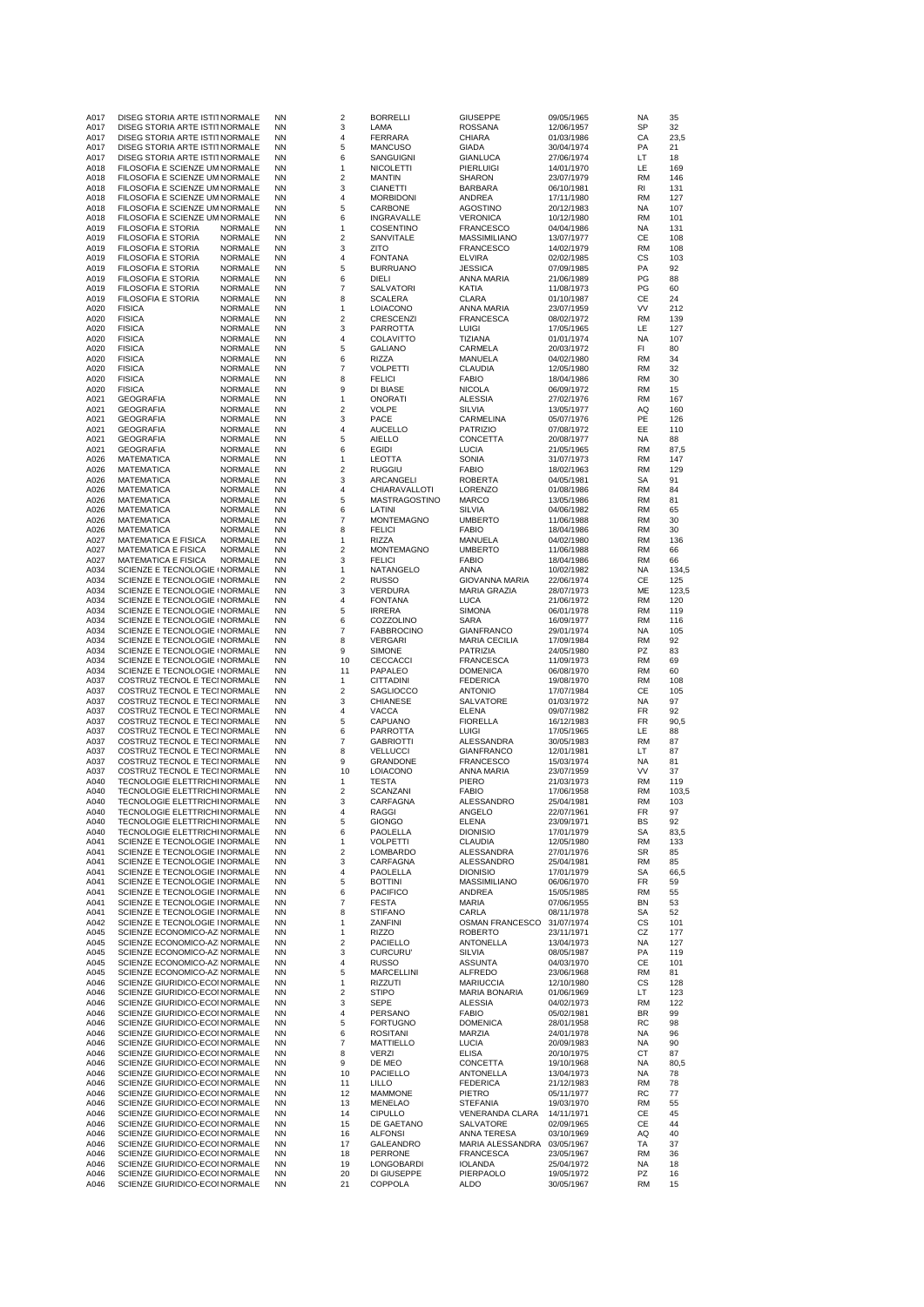| A047<br>A047 | SCIENZE MATEMATICHE / NORMALE<br>SCIENZE MATEMATICHE / NORMALE               | ΝN<br><b>NN</b>        | 1<br>$\sqrt{2}$                | CAMPLESE<br><b>FELICI</b>             | <b>LUCIO</b><br><b>FABIO</b>                       | 20/03/1961<br>18/04/1986 | TE<br>RM               | 31<br>30       |
|--------------|------------------------------------------------------------------------------|------------------------|--------------------------------|---------------------------------------|----------------------------------------------------|--------------------------|------------------------|----------------|
| A048<br>A048 | SCIENZE MOTORIE E SPO NORMALE<br>SCIENZE MOTORIE E SPO NORMALE               | <b>NN</b><br><b>NN</b> | $\mathbf{1}$<br>$\overline{2}$ | <b>FERRARA</b><br>CRISPINO            | <b>GIUSEPPE</b><br>ELENA                           | 09/02/1961               | <b>BN</b><br><b>NA</b> | 202,5<br>157,5 |
| A048         | SCIENZE MOTORIE E SPO NORMALE                                                | <b>NN</b>              | 3                              | TOTI                                  | <b>FRANCESCA</b>                                   | 31/07/1979<br>19/03/1987 | RM                     | 137,5          |
| A048         | SCIENZE MOTORIE E SPO NORMALE                                                | <b>NN</b><br><b>NN</b> | $\overline{4}$<br>$\sqrt{5}$   | CALIFANO                              | ROSSELLA                                           | 22/12/1981               | SA                     | 123            |
| A048<br>A048 | SCIENZE MOTORIE E SPO NORMALE<br>SCIENZE MOTORIE E SPO NORMALE               | <b>NN</b>              | 6                              | <b>TORSIELLO</b><br><b>RUSSO</b>      | <b>GIUSEPPINA</b><br>CINZIA                        | 01/03/1969<br>28/02/1961 | SA<br>CЕ               | 117<br>111     |
| A048         | SCIENZE MOTORIE E SPO NORMALE                                                | <b>NN</b>              | $\overline{7}$                 | <b>DAMBROSIO</b>                      | PIERA                                              | 28/12/1968               | <b>RM</b>              | 110            |
| A048<br>A048 | SCIENZE MOTORIE E SPO NORMALE<br>SCIENZE MOTORIE E SPO NORMALE               | <b>NN</b><br><b>NN</b> | 8<br>9                         | <b>ANGELINI</b><br>PIZZICHINI         | DANIELA<br>SILVIA                                  | 10/09/1968<br>19/10/1962 | RM<br>RM               | 84<br>83       |
| A048         | SCIENZE MOTORIE E SPO NORMALE                                                | ΝN                     | 10                             | DEL ZOTTO                             | ANDREA                                             | 30/11/1988               | VE                     | 78             |
| A048<br>A048 | SCIENZE MOTORIE E SPO NORMALE<br>SCIENZE MOTORIE E SPO NORMALE               | <b>NN</b><br><b>NN</b> | 11<br>12                       | <b>BAGNATO</b><br>GRANATA             | <b>MARINA</b><br>ALESSANDRO                        | 24/11/1979<br>04/03/1957 | RC<br>RM               | 69,5<br>67,5   |
| A048         | SCIENZE MOTORIE E SPO NORMALE                                                | <b>NN</b>              | 13                             | <b>RUSTEMI</b>                        | VILMA                                              | 28/12/1975               | EE                     | 16             |
| A050         | SCIENZE NAT, CHIM E BIC NORMALE                                              | <b>NN</b>              | $\mathbf{1}$                   | LORENZETTI                            | <b>EMANUELA</b>                                    | 10/08/1976               | <b>RM</b>              | 124            |
| A050<br>A050 | SCIENZE NAT, CHIM E BIC NORMALE<br>SCIENZE NAT, CHIM E BIC NORMALE           | <b>NN</b><br><b>NN</b> | $\overline{c}$<br>3            | <b>CLUCHER</b><br><b>KOBOS</b>        | <b>GIAN GUIDO</b><br>KATARZYNA AGNIESZI 02/08/1980 | 21/12/1956               | RM<br>EE               | 121<br>120     |
| A050         | SCIENZE NAT, CHIM E BIC NORMALE                                              | <b>NN</b>              | $\overline{4}$                 | ARABIA                                | ANTONIA ANGELA                                     | 25/02/1960               | CZ                     | 118            |
| A050<br>A050 | SCIENZE NAT, CHIM E BIC NORMALE<br>SCIENZE NAT, CHIM E BIC NORMALE           | <b>NN</b><br><b>NN</b> | $\sqrt{5}$<br>6                | <b>IODICE</b><br>PETRILLO             | <b>CIRO</b><br><b>ANTONIETTA</b>                   | 12/05/1971<br>26/06/1980 | <b>NA</b><br><b>BN</b> | 117<br>115     |
| A050         | SCIENZE NAT, CHIM E BIC NORMALE                                              | <b>NN</b>              | $\overline{7}$                 | <b>MUSCOLINO</b>                      | <b>MARINA</b>                                      | 16/03/1967               | <b>RM</b>              | 94             |
| A050<br>A050 | SCIENZE NAT, CHIM E BIC NORMALE<br>SCIENZE NAT, CHIM E BIC NORMALE           | <b>NN</b><br><b>NN</b> | 8<br>9                         | <b>PINTUS</b><br><b>BOCCACCI</b>      | ELISABETTA<br><b>FRANCESCA</b>                     | 31/12/1979<br>24/10/1985 | RM<br>RM               | 89<br>84       |
| A050         | SCIENZE NAT, CHIM E BIC NORMALE                                              | <b>NN</b>              | 10                             | PALUMBO                               | MILENA                                             | 30/04/1975               | <b>RM</b>              | 72             |
| A050         | SCIENZE NAT, CHIM E BIC NORMALE                                              | <b>NN</b>              | 11                             | CORNETTA                              | TOMMASO                                            | 29/06/1973               | RM                     | 71             |
| A050<br>A050 | SCIENZE NAT, CHIM E BIC NORMALE<br>SCIENZE NAT, CHIM E BIC NORMALE           | <b>NN</b><br><b>NN</b> | 12<br>13                       | <b>TANZILLO</b><br><b>BELLINI</b>     | MARIA<br><b>STEFANO</b>                            | 07/07/1984<br>01/12/1969 | СE<br><b>RM</b>        | 62<br>11       |
| A054         | STORIA DELL'ARTE<br>NORMALE                                                  | <b>NN</b>              | 1                              | <b>GIAMMARIOLI</b>                    | <b>MAURIZIO</b>                                    | 13/08/1954               | <b>RM</b>              | 194            |
| A054<br>A054 | STORIA DELL'ARTE<br>NORMALE<br><b>NORMALE</b><br>STORIA DELL'ARTE            | <b>NN</b><br><b>NN</b> | $\overline{2}$<br>3            | MEO<br><b>FRANCAVILLA</b>             | <b>MARCELLO</b><br>CARLO                           | 06/02/1972<br>12/02/1979 | <b>RM</b><br>BA        | 114,5<br>113   |
| A054         | NORMALE<br>STORIA DELL'ARTE                                                  | <b>NN</b>              | $\overline{4}$                 | LUCANTONI                             | ANNALISA                                           | 31/12/1982               | <b>RM</b>              | 110            |
| A054<br>A054 | STORIA DELL'ARTE<br>NORMALE<br><b>NORMALE</b><br>STORIA DELL'ARTE            | <b>NN</b><br><b>NN</b> | 5<br>6                         | <b>MICCOLIS</b><br><b>MASTROFINI</b>  | <b>STEFANIA</b><br><b>SUSANNA</b>                  | 09/08/1976<br>03/12/1983 | BA<br><b>RM</b>        | 104<br>95      |
| A054         | STORIA DELL'ARTE<br>NORMALE                                                  | <b>NN</b>              | $\overline{7}$                 | PETRAROLO                             | LUCIA                                              | 01/09/1987               | BR                     | 91,5           |
| A054         | STORIA DELL'ARTE<br>NORMALE                                                  | <b>NN</b>              | 8                              | <b>ORTENZI</b>                        | <b>FLORIANA</b>                                    | 08/10/1983               | VT                     | 88,5           |
| A054<br>A054 | <b>NORMALE</b><br>STORIA DELL'ARTE<br>NORMALE<br>STORIA DELL'ARTE            | <b>NN</b><br><b>NN</b> | 9<br>10                        | <b>BARBA</b><br><b>MANCINI</b>        | <b>LUCIA</b><br>AZZURRA                            | 17/12/1976<br>23/12/1987 | SА<br>RM               | 88<br>85       |
| A054         | STORIA DELL'ARTE<br>NORMALE                                                  | <b>NN</b>              | 11                             | <b>MONDELLI</b>                       | <b>VERONICA</b>                                    | 31/10/1983               | RM                     | 85             |
| A054<br>A054 | STORIA DELL'ARTE<br>NORMALE<br>NORMALE<br>STORIA DELL'ARTE                   | <b>NN</b><br><b>NN</b> | 12<br>13                       | CAMPO<br><b>FRAGNITO</b>              | <b>EMANUELA</b><br><b>LUIGI</b>                    | 14/12/1988<br>06/05/1983 | <b>RG</b><br>BN        | 84<br>80       |
| A054         | STORIA DELL'ARTE<br>NORMALE                                                  | <b>NN</b>              | 14                             | <b>GIURI</b>                          | <b>FLORIANA</b>                                    | 11/02/1981               | RM                     | 79             |
| A054<br>A054 | STORIA DELL'ARTE<br><b>NORMALE</b><br>STORIA DELL'ARTE<br>NORMALE            | <b>NN</b><br><b>NN</b> | 15<br>16                       | CONTE<br><b>PESCI</b>                 | <b>GIULIA</b><br>LAURA                             | 28/06/1988               | RM<br><b>RM</b>        | 78<br>77       |
| A054         | STORIA DELL'ARTE<br>NORMALE                                                  | <b>NN</b>              | 17                             | <b>MAIORINO</b>                       | <b>ANTONIO</b>                                     | 21/08/1982<br>22/12/1984 | SА                     | 72             |
| A054<br>A054 | STORIA DELL'ARTE<br>NORMALE<br><b>NORMALE</b>                                | <b>NN</b><br><b>NN</b> | 18<br>19                       | PITILLO<br>ARAGONA                    | ANGELO<br>MANUELA SANTINA                          | 22/12/1966               | PZ<br>BO               | 52<br>31       |
| A054         | STORIA DELL'ARTE<br>STORIA DELL'ARTE<br>NORMALE                              | <b>NN</b>              | 20                             | <b>BORSELLINI</b>                     | <b>ROBERTO</b>                                     | 29/09/1979<br>21/05/1971 | RM                     | 26             |
| A054         | STORIA DELL'ARTE<br>NORMALE                                                  | <b>NN</b>              | 21                             | <b>POMPEI</b>                         | <b>ISABELLA</b>                                    | 12/07/1965               | <b>RM</b>              | 23             |
| A054<br>A054 | STORIA DELL'ARTE<br>NORMALE<br>STORIA DELL'ARTE<br>NORMALE                   | <b>NN</b><br><b>NN</b> | 22<br>23                       | <b>BENCINI</b><br><b>CIVININI</b>     | LETIZIA<br>CRISTINA                                | 09/04/1959<br>24/07/1966 | FI.<br>RM              | 23<br>15       |
| A054         | STORIA DELL'ARTE<br>NORMALE                                                  | <b>NN</b>              | 24                             | <b>MARI</b>                           | MARTA                                              | 15/06/1964               | <b>RM</b>              | 11             |
| A061<br>A061 | TECNOL E TECN COMUNI( NORMALE<br>TECNOL E TECN COMUNI( NORMALE               | <b>NN</b><br><b>NN</b> | $\mathbf{1}$<br>$\overline{2}$ | <b>FINN</b><br><b>IAVARONE</b>        | PAOLO<br><b>FILOMENA</b>                           | 29/07/1956<br>06/05/1973 | <b>RM</b><br>AV        | 221<br>175     |
| A061         | TECNOL E TECN COMUNI(NORMALE                                                 | <b>NN</b>              | 3                              | <b>BIONDO</b>                         | <b>ANTONINO</b>                                    | 31/07/1964               | ME                     | 161,5          |
| A061<br>A061 | TECNOL E TECN COMUNI( NORMALE<br>TECNOL E TECN COMUNI( NORMALE               | <b>NN</b><br><b>NN</b> | $\overline{4}$<br>5            | TIERI<br><b>PARISI PRESICCE</b>       | PIERANGELO                                         | 30/07/1971               | EE<br>PE               | 145,5<br>120   |
| A061         | TECNOL E TECN COMUNI( NORMALE                                                | <b>NN</b>              | 6                              | MARENZI                               | PAOLO<br>SAMANTHA                                  | 10/08/1958<br>04/11/1975 | <b>RM</b>              | 116            |
| A061         | TECNOL E TECN COMUNI( NORMALE                                                | <b>NN</b>              | $\overline{7}$                 | <b>SIRTI</b>                          | PATRIZIA                                           | 08/06/1966               | <b>RM</b>              | 97             |
| A061<br>A061 | TECNOL E TECN COMUNI( NORMALE<br>TECNOL E TECN COMUNI( NORMALE               | <b>NN</b><br><b>NN</b> | 8<br>9                         | COSTABILE<br>PAOLETTA                 | <b>FRANCESCO</b><br>SAVERIO GIUSEPPE               | 30/09/1980<br>07/07/1970 | СS<br>NA               | 93<br>90       |
| A061         | TECNOL E TECN COMUNI( NORMALE                                                | <b>NN</b>              | 10                             | GAVAZZI                               | CARLO                                              | 27/03/1984               | CL                     | 84             |
| A061<br>A061 | TECNOL E TECN COMUNI( NORMALE<br>TECNOL E TECN COMUNI( NORMALE               | <b>NN</b><br><b>NN</b> | 11<br>12                       | BARZAGHI<br><b>LEO</b>                | <b>EUGENIO</b><br><b>GIOVANNI</b>                  | 15/03/1978<br>22/06/1969 | AV<br>LT               | 78<br>77       |
| A061         | TECNOL E TECN COMUNI( NORMALE                                                | <b>NN</b>              | 13                             | <b>ISOLA</b>                          | <b>SIMONE</b>                                      | 26/09/1982               | FR                     | 72             |
| A061<br>A061 | TECNOL E TECN COMUNI( NORMALE<br>TECNOL E TECN COMUNI( NORMALE               | <b>NN</b><br><b>NN</b> | 14<br>15                       | <b>IEZZI</b><br><b>IEZZI</b>          | <b>FRANCESCO</b><br><b>FRANCESCO</b>               | 24/09/1986<br>24/09/1986 | CН<br>CН               | 54<br>0        |
| A066         | TRATT TESTI DATI APPLIC NORMALE                                              | <b>NN</b>              | $\mathbf{1}$                   | <b>ERRICO</b>                         | ANNA                                               | 19/07/1970               | СE                     | 157            |
| A066<br>A066 | TRATT TESTI DATI APPLIC NORMALE<br>TRATT TESTI DATI APPLIC NORMALE           | <b>NN</b><br>ΝN        | $\overline{2}$                 | <b>TEDESCHI</b><br>GRILLO             | DARIO<br><b>ESTERINA</b>                           | 07/12/1975<br>21/08/1972 | <b>RM</b><br>СE        | 148,5<br>126   |
| AA24         | LINGUA E CULT STRANIEF NORMALE                                               | <b>NN</b>              | 3<br>1                         | <b>RUSTEMI</b>                        | <b>VETIOLA</b>                                     | 18/10/1978               | EE                     | 188            |
| AA24         | LINGUA E CULT STRANIEF NORMALE                                               | <b>NN</b>              | $\sqrt{2}$                     | <b>CIRONE</b>                         | DANIELA                                            | 14/05/1969               | AP                     | 16             |
| AB24<br>AB24 | LINGUA E CULT STRANIEF NORMALE<br>LINGUA E CULT STRANIEF NORMALE             | <b>NN</b><br><b>NN</b> | 1<br>$\overline{2}$            | <b>SASSI</b><br>ALBANESE              | LUCIA GIOVANNA<br><b>ELEONORA</b>                  | 04/02/1968<br>27/12/1973 | FG<br>RM               | 164<br>134     |
| AB24         | LINGUA E CULT STRANIEF NORMALE                                               | <b>NN</b>              | 3                              | CASTELLANO                            | <b>FLAVIA</b>                                      | 07/08/1980               | <b>RM</b>              | 133,5          |
| AB24<br>AB24 | LINGUA E CULT STRANIEF NORMALE<br>LINGUA E CULT STRANIEF NORMALE             | <b>NN</b><br><b>NN</b> | 4<br>5                         | <b>GIUGNO</b><br>NATI                 | ADRIANA<br><b>SIMONA</b>                           | 20/02/1978<br>28/01/1988 | CЕ<br><b>RM</b>        | 127<br>120     |
| AB24         | LINGUA E CULT STRANIEF NORMALE                                               | <b>NN</b>              | 6                              | DI SIVO                               | <b>GIUSEPPINA</b>                                  | 21/03/1984               | СE                     | 102            |
| AB24<br>AB24 | LINGUA E CULT STRANIEF NORMALE<br>LINGUA E CULT STRANIEF NORMALE             | <b>NN</b><br><b>NN</b> | $\overline{7}$<br>8            | <b>TARRICONE</b><br><b>BARBAGALLO</b> | ESTER CRISTINA LUC 01/07/1977<br>LUCIA             | 30/05/1970               | TP<br>СT               | 100,5<br>100   |
| AB24         | LINGUA E CULT STRANIEF NORMALE                                               | <b>NN</b>              | 9                              | <b>ESPOSITO</b>                       | NADIA                                              | 28/09/1985               | <b>NA</b>              | 99             |
| AB24         | LINGUA E CULT STRANIEF NORMALE                                               | <b>NN</b>              | 10                             | DE CICCO                              | <b>STEFANO</b>                                     | 08/11/1979               | TO                     | 98             |
| AB24<br>AB24 | LINGUA E CULT STRANIEF NORMALE<br>LINGUA E CULT STRANIEF NORMALE             | <b>NN</b><br><b>NN</b> | 11<br>12                       | TRAMONTANO<br><b>BONIZI</b>           | ANNALISA<br>SABRINA                                | 05/02/1981<br>14/02/1972 | <b>NA</b><br><b>RM</b> | 96<br>89       |
| AB24         | LINGUA E CULT STRANIEF NORMALE                                               | <b>NN</b>              | 13                             | <b>ADDUCI</b>                         | DANIELA                                            | 09/08/1982               | BA                     | 84,5           |
| AB24<br>AB24 | LINGUA E CULT STRANIEF NORMALE<br>LINGUA E CULT STRANIEF NORMALE             | <b>NN</b><br><b>NN</b> | 14<br>15                       | LAURENTI<br><b>BARGELLINI</b>         | <b>FRANCESCO</b><br><b>FRANCESCA</b>               | 07/07/1977<br>23/12/1967 | <b>RM</b><br><b>RM</b> | 82<br>82       |
| AB24         | LINGUA E CULT STRANIEF NORMALE                                               | <b>NN</b>              | 16                             | <b>VENTURINI</b>                      | SILVIA                                             | 21/02/1985               | RM                     | 80             |
| AB24<br>AB24 | LINGUA E CULT STRANIEF NORMALE<br>LINGUA E CULT STRANIEF NORMALE             | <b>NN</b><br><b>NN</b> | 17<br>18                       | <b>MANCA</b><br>SPELTA                | VALENTINA<br>SARA FRANCESCA                        | 14/08/1986<br>11/05/1978 | <b>RM</b><br>CR        | 80<br>77       |
| AB24         | LINGUA E CULT STRANIEF NORMALE                                               | <b>NN</b>              | 19                             | <b>MARINO</b>                         | ANTONELLA                                          | 28/04/1981               | СT                     | 62             |
| AB24<br>AB24 | LINGUA E CULT STRANIEF NORMALE<br>LINGUA E CULT STRANIEF NORMALE             | <b>NN</b><br><b>NN</b> | 20<br>21                       | DANDREA<br><b>NOBILE</b>              | PATRIZIO SAVERIO<br><b>SIMONA</b>                  | 20/02/1987<br>21/11/1971 | NA<br><b>NO</b>        | 39<br>25       |
| AB24         | LINGUA E CULT STRANIEF NORMALE                                               | <b>NN</b>              | 22                             | ULIANA                                | <b>ERICA</b>                                       | 25/07/1973               | TV                     | 20             |
| AC24         | LINGUA E CULT STRANIEF NORMALE                                               | <b>NN</b>              | 1                              | <b>ADDUCI</b>                         | DANIELA                                            | 09/08/1982               | BA                     | 18,5           |
| AD24         | LINGUA E CULT STRANIEF NORMALE<br>ADSS SOSTEGNO SEC.II GRADC SOST. MINOR CH  | <b>NN</b>              | $\mathbf{1}$<br>1              | <b>NOBILE</b><br>RIZZO                | <b>SIMONA</b><br><b>ROBERTO</b>                    | 21/11/1971<br>23/11/1971 | <b>NO</b><br>CZ        | 50<br>177      |
| ADSS         | SOSTEGNO SEC.II GRADC SOST. MINOR CH                                         |                        | $\overline{2}$                 | <b>NICOLETTI</b>                      | PIERLUIGI                                          | 14/01/1970               | LE                     | 169            |
| ADSS<br>ADSS | SOSTEGNO SEC.II GRADC SOST. MINOR CH<br>SOSTEGNO SEC.II GRADC SOST. MINOR CH |                        | 3<br>$\overline{4}$            | <b>CRISPINO</b><br>PERSIA             | ELENA<br>SABRINA                                   | 31/07/1979<br>08/11/1971 | NA<br>FR               | 157,5<br>134   |
| ADSS         | SOSTEGNO SEC.II GRADC SOST. MINOR CH                                         |                        | 5                              | COSENTINO                             | <b>FRANCESCO</b>                                   | 04/04/1986               | NA                     | 131            |
| ADSS<br>ADSS | SOSTEGNO SEC.II GRADC SOST. MINOR CH<br>SOSTEGNO SEC.II GRADC SOST. MINOR CH |                        | 6<br>$\overline{7}$            | <b>CIANETTI</b><br>PACIELLO           | <b>BARBARA</b><br>ANTONELLA                        | 06/10/1981<br>13/04/1973 | RI<br>NA               | 131<br>127     |
| ADSS         | SOSTEGNO SEC.II GRADC SOST. MINOR CH                                         |                        | 8                              | <b>MORBIDONI</b>                      | ANDREA                                             | 17/11/1980               | RM                     | 127            |
| ADSS<br>ADSS | SOSTEGNO SEC.II GRADC SOST. MINOR CH<br>SOSTEGNO SEC.II GRADC SOST. MINOR CH |                        | 9<br>10                        | PACE<br><b>CURCURU</b>                | CARMELINA<br>SILVIA                                | 05/07/1976               | PE<br>PA               | 126<br>119     |
| ADSS         | SOSTEGNO SEC.II GRADC SOST. MINOR CH                                         |                        | 11                             | TESTA                                 | PIERO                                              | 08/05/1987<br>21/03/1973 | <b>RM</b>              | 119            |
|              |                                                                              |                        |                                |                                       |                                                    |                          |                        |                |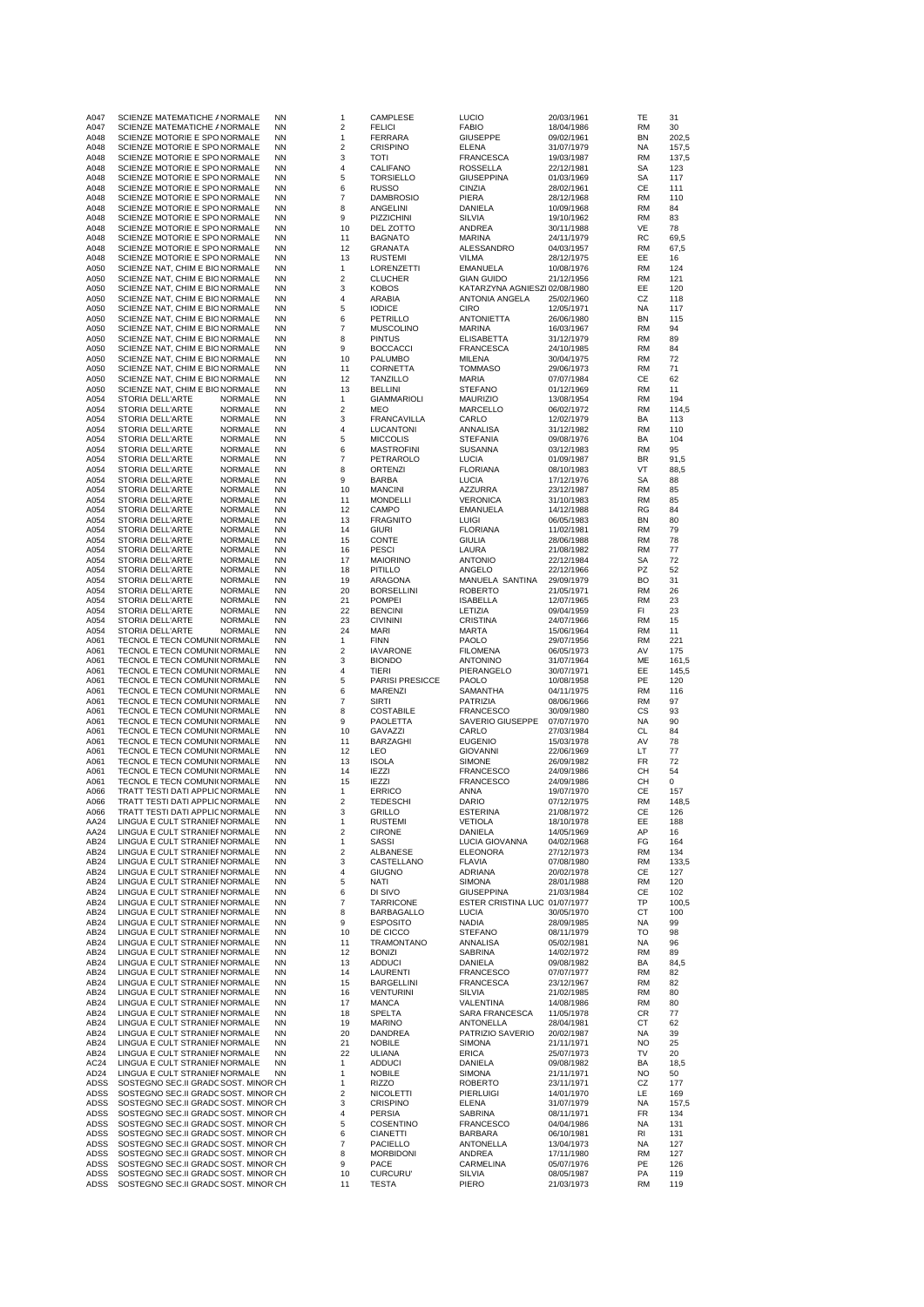| ADSS                | SOSTEGNO SEC.II GRADC SOST. MINOR CH                                                         | 12                           | PETRILLO                           | <b>ANTONIETTA</b>                     | 26/06/1980               | ΒN              | 115          |
|---------------------|----------------------------------------------------------------------------------------------|------------------------------|------------------------------------|---------------------------------------|--------------------------|-----------------|--------------|
| ADSS                | SOSTEGNO SEC.II GRADC SOST. MINOR CH<br>SOSTEGNO SEC.II GRADC SOST. MINOR CH                 | 13<br>14                     | LUCANTONI<br>SANVITALE             | ANNALISA<br>MASSIMILIANO              | 31/12/1982<br>13/07/1977 | RM<br>СE        | 110<br>108   |
| ADSS                | SOSTEGNO SEC.II GRADC SOST. MINOR CH                                                         | 15                           | <b>FONTANA</b>                     | ELVIRA                                | 02/02/1985               | СS              | 103          |
| ADSS                | SOSTEGNO SEC.II GRADC SOST. MINOR CH                                                         | 16                           | <b>BURRUANO</b>                    | <b>JESSICA</b>                        | 07/09/1985               | PA              | 92           |
| <b>ADSS</b>         | SOSTEGNO SEC.II GRADC SOST. MINOR CH                                                         | 17                           | <b>VERZI</b>                       | <b>ELISA</b>                          | 20/10/1975               | СT              | 87           |
| ADSS                | SOSTEGNO SEC.II GRADC SOST. MINOR CH                                                         | 18                           | <b>FRAGNITO</b>                    | <b>LUIGI</b>                          | 06/05/1983               | ΒN              | 80           |
| ADSS<br>ADSS        | SOSTEGNO SEC.II GRADC SOST. MINOR CH<br>SOSTEGNO SEC.II GRADC SOST. MINOR CH                 | х<br>19<br>20                | <b>MINIOTO</b><br><b>VOLPE</b>     | CONCETTA<br>SILVIA                    | 22/11/1968<br>13/05/1977 | SR<br>AQ        | 66,5<br>160  |
| ADSS                | SOSTEGNO SEC.II GRADC SOST. MINOR CH                                                         | 21                           | RIZZUTI                            | <b>MARIUCCIA</b>                      | 12/10/1980               | СS              | 128          |
| <b>ADSS</b>         | SOSTEGNO SEC.II GRADC SOST. MINOR CH                                                         | 22                           | MEO                                | MARCELLO                              | 06/02/1972               | RM              | 114,5        |
| ADSS                | SOSTEGNO SEC.II GRADC SOST. MINOR CH                                                         | 23                           | <b>FRANCAVILLA</b>                 | CARLO                                 | 12/02/1979               | BA              | 113          |
| ADSS                | SOSTEGNO SEC.II GRADC SOST. MINOR CH                                                         | 24                           | CARBONE                            | <b>AGOSTINO</b>                       | 20/12/1983               | NA              | 107          |
| ADSS<br>ADSS        | SOSTEGNO SEC.II GRADC SOST. MINOR CH<br>SOSTEGNO SEC.II GRADC SOST. MINOR CH                 | 25<br>26                     | SAGLIOCCO<br><b>RUSSO</b>          | <b>ANTONIO</b><br><b>ASSUNTA</b>      | 17/07/1984<br>04/03/1970 | CЕ<br>СE        | 105<br>101   |
| ADSS                | SOSTEGNO SEC.II GRADC SOST. MINOR CH                                                         | 27                           | INGRAVALLE                         | <b>VERONICA</b>                       | 10/12/1980               | <b>RM</b>       | 101          |
| ADSS                | SOSTEGNO SEC.II GRADC SOST. MINOR CH                                                         | 28                           | <b>CHIANESE</b>                    | SALVATORE                             | 01/03/1972               | NA              | 97           |
| ADSS                | SOSTEGNO SEC.II GRADC SOST, MINOR CH                                                         | 29                           | <b>ROSITANI</b>                    | MARZIA                                | 24/01/1978               | NA              | 96           |
| ADSS                | SOSTEGNO SEC.II GRADC SOST. MINOR CH                                                         | 30                           | <b>ORTENZI</b>                     | <b>FLORIANA</b>                       | 08/10/1983               | VT              | 88,5         |
| ADSS<br>ADSS        | SOSTEGNO SEC.II GRADC SOST. MINOR CH<br>SOSTEGNO SEC.II GRADC SOST, MINOR CH                 | 31<br>32                     | EGIDI<br><b>GABRIOTTI</b>          | LUCIA<br>ALESSANDRA                   | 21/05/1965<br>30/05/1983 | <b>RM</b><br>RM | 87,5<br>87   |
| ADSS                | SOSTEGNO SEC.II GRADC SOST. MINOR CH                                                         | 33                           | <b>VELLUCCI</b>                    | <b>GIANFRANCO</b>                     | 12/01/1981               | LT              | 87           |
| ADSS                | SOSTEGNO SEC.II GRADC SOST. MINOR CH                                                         | 34                           | <b>GRANDONE</b>                    | <b>FRANCESCO</b>                      | 15/03/1974               | ΝA              | 81           |
| ADSS                | SOSTEGNO SEC.II GRADC SOST. MINOR CH                                                         | 35                           | <b>GIURI</b>                       | <b>FLORIANA</b>                       | 11/02/1981               | <b>RM</b>       | 79           |
| ADSS<br>ADSS        | SOSTEGNO SEC.II GRADC SOST. MINOR CH<br>SOSTEGNO SEC.II GRADC SOST. MINOR CH                 | 36<br>37                     | PAPALEO<br><b>CIPULLO</b>          | <b>DOMENICA</b><br>VENERANDA CLARA    | 06/08/1970<br>14/11/1971 | <b>RM</b><br>CЕ | 60<br>45     |
| ADSS                | SOSTEGNO SEC.II GRADC SOST. MINOR CH                                                         | 38                           | DE GAETANO                         | SALVATORE                             | 02/09/1965               | СE              | 44           |
| ADSS                | SOSTEGNO SEC.II GRADC SOST. MINOR CH                                                         | 39                           | <b>ALFONSI</b>                     | ANNA TERESA                           | 03/10/1969               | AQ              | 40           |
| ADSS                | SOSTEGNO SEC.II GRADC SOST. MINOR DH                                                         | 1                            | <b>RIZZO</b>                       | <b>ROBERTO</b>                        | 23/11/1971               | CZ              | 177          |
| ADSS                | SOSTEGNO SEC.II GRADC SOST. MINOR DH                                                         | $\overline{\mathbf{c}}$      | <b>NICOLETTI</b>                   | PIERLUIGI                             | 14/01/1970               | LE              | 169          |
| ADSS<br>ADSS        | SOSTEGNO SEC.II GRADC SOST. MINOR DH<br>SOSTEGNO SEC.II GRADC SOST. MINOR DH                 | 3<br>4                       | <b>CRISPINO</b><br><b>PERSIA</b>   | <b>ELENA</b><br>SABRINA               | 31/07/1979<br>08/11/1971 | <b>NA</b><br>FR | 157,5<br>134 |
| <b>ADSS</b>         | SOSTEGNO SEC.II GRADC SOST. MINOR DH                                                         | 5                            | COSENTINO                          | <b>FRANCESCO</b>                      | 04/04/1986               | NA              | 131          |
| <b>ADSS</b>         | SOSTEGNO SEC.II GRADC SOST. MINOR DH                                                         | 6                            | <b>CIANETTI</b>                    | <b>BARBARA</b>                        | 06/10/1981               | RI              | 131          |
| ADSS                | SOSTEGNO SEC.II GRADC SOST. MINOR DH                                                         | $\overline{7}$               | PACIELLO                           | ANTONELLA                             | 13/04/1973               | ΝA              | 127          |
| <b>ADSS</b>         | SOSTEGNO SEC.II GRADC SOST. MINOR DH                                                         | 8                            | <b>MORBIDONI</b>                   | ANDREA                                | 17/11/1980               | RM              | 127          |
| ADSS<br>ADSS        | SOSTEGNO SEC.II GRADC SOST. MINOR DH<br>SOSTEGNO SEC.II GRADC SOST. MINOR DH                 | 9<br>10                      | PACE<br><b>CURCURU</b>             | CARMELINA<br>SILVIA                   | 05/07/1976<br>08/05/1987 | PE<br>PA        | 126<br>119   |
| <b>ADSS</b>         | SOSTEGNO SEC.II GRADC SOST. MINOR DH                                                         | 11                           | <b>TESTA</b>                       | PIERO                                 | 21/03/1973               | <b>RM</b>       | 119          |
| ADSS                | SOSTEGNO SEC.II GRADC SOST. MINOR DH                                                         | 12                           | PETRILLO                           | <b>ANTONIETTA</b>                     | 26/06/1980               | ΒN              | 115          |
| ADSS                | SOSTEGNO SEC.II GRADC SOST. MINOR DH                                                         | 13                           | LUCANTONI                          | ANNALISA                              | 31/12/1982               | RM              | 110          |
| <b>ADSS</b><br>ADSS | SOSTEGNO SEC.II GRADC SOST. MINOR DH<br>SOSTEGNO SEC.II GRADC SOST. MINOR DH                 | 14<br>15                     | SANVITALE<br><b>FONTANA</b>        | <b>MASSIMILIANO</b><br><b>ELVIRA</b>  | 13/07/1977<br>02/02/1985 | CЕ<br>CS        | 108<br>103   |
| ADSS                | SOSTEGNO SEC.II GRADC SOST. MINOR DH                                                         | 16                           | <b>BURRUANO</b>                    | <b>JESSICA</b>                        | 07/09/1985               | PA              | 92           |
| <b>ADSS</b>         | SOSTEGNO SEC.II GRADC SOST. MINOR DH                                                         | 17                           | VERZI                              | <b>ELISA</b>                          | 20/10/1975               | СT              | 87           |
| ADSS                | SOSTEGNO SEC.II GRADC SOST. MINOR DH                                                         | 18                           | <b>FRAGNITO</b>                    | <b>LUIGI</b>                          | 06/05/1983               | ΒN              | 80           |
| ADSS                | SOSTEGNO SEC.II GRADC SOST. MINOR DH                                                         | 19                           | <b>VOLPE</b>                       | SILVIA                                | 13/05/1977               | AQ              | 160          |
| ADSS<br>ADSS        | SOSTEGNO SEC.II GRADC SOST. MINOR DH<br>SOSTEGNO SEC.II GRADC SOST. MINOR DH                 | 20<br>21                     | <b>RIZZUTI</b><br>MEO              | <b>MARIUCCIA</b><br>MARCELLO          | 12/10/1980<br>06/02/1972 | СS<br><b>RM</b> | 128<br>114,5 |
| ADSS                | SOSTEGNO SEC.II GRADC SOST. MINOR DH                                                         | 22                           | <b>FRANCAVILLA</b>                 | CARLO                                 | 12/02/1979               | BA              | 113          |
| ADSS                | SOSTEGNO SEC.II GRADC SOST. MINOR DH                                                         | 23                           | CARBONE                            | AGOSTINO                              | 20/12/1983               | NA              | 107          |
| ADSS                | SOSTEGNO SEC.II GRADC SOST. MINOR DH                                                         | 24                           | <b>SAGLIOCCO</b>                   | <b>ANTONIO</b>                        | 17/07/1984               | CЕ              | 105          |
| ADSS                | SOSTEGNO SEC.II GRADC SOST. MINOR DH                                                         | 25                           | <b>RUSSO</b>                       | <b>ASSUNTA</b>                        | 04/03/1970               | СE              | 101          |
| ADSS<br>ADSS        | SOSTEGNO SEC.II GRADC SOST. MINOR DH<br>SOSTEGNO SEC.II GRADC SOST. MINOR DH                 | 26<br>27                     | INGRAVALLE<br><b>CHIANESE</b>      | <b>VERONICA</b><br>SALVATORE          | 10/12/1980<br>01/03/1972 | <b>RM</b><br>NA | 101<br>97    |
| ADSS                | SOSTEGNO SEC.II GRADC SOST. MINOR DH                                                         | 28                           | <b>ROSITANI</b>                    | MARZIA                                | 24/01/1978               | NA              | 96           |
| ADSS                | SOSTEGNO SEC.II GRADC SOST. MINOR DH                                                         | 29                           | ORTENZI                            | <b>FLORIANA</b>                       | 08/10/1983               | VT              | 88,5         |
| ADSS                | SOSTEGNO SEC.II GRADC SOST. MINOR DH                                                         | 30                           | EGIDI                              | LUCIA                                 | 21/05/1965               | RM              | 87,5         |
| ADSS                | SOSTEGNO SEC.II GRADC SOST. MINOR DH                                                         | 31                           | <b>GABRIOTTI</b>                   | ALESSANDRA<br><b>GIANFRANCO</b>       | 30/05/1983               | <b>RM</b>       | 87           |
|                     |                                                                                              |                              |                                    |                                       |                          |                 |              |
| ADSS                | SOSTEGNO SEC.II GRADC SOST. MINOR DH                                                         | 32                           | <b>VELLUCCI</b>                    |                                       | 12/01/1981               | LT              | 87           |
| ADSS<br>ADSS        | SOSTEGNO SEC.II GRADC SOST. MINOR DH<br>SOSTEGNO SEC.II GRADC SOST. MINOR DH                 | 33<br>34                     | <b>GRANDONE</b><br><b>GIURI</b>    | <b>FRANCESCO</b><br><b>FLORIANA</b>   | 15/03/1974<br>11/02/1981 | NA<br><b>RM</b> | 81<br>79     |
| ADSS                | SOSTEGNO SEC.II GRADC SOST. MINOR DH                                                         | 35                           | PAPALEO                            | <b>DOMENICA</b>                       | 06/08/1970               | <b>RM</b>       | 60           |
| <b>ADSS</b>         | SOSTEGNO SEC.II GRADC SOST. MINOR DH                                                         | 36                           | <b>CIPULLO</b>                     | VENERANDA CLARA                       | 14/11/1971               | CЕ              | 45           |
| ADSS                | SOSTEGNO SEC.II GRADC SOST. MINOR DH                                                         | 37                           | DE GAETANO                         | SALVATORE                             | 02/09/1965               | СE              | 44           |
| ADSS                | SOSTEGNO SEC.II GRADC SOST. MINOR DH                                                         | 38                           | <b>ALFONSI</b>                     | ANNA TERESA                           | 03/10/1969               | ΑQ              | 40           |
| ADSS<br><b>ADSS</b> | SOSTEGNO SEC.II GRADC SOST. MINOR EH<br>SOSTEGNO SEC.II GRADC SOST, MINOR EH                 | 1<br>$\overline{2}$          | <b>RIZZO</b><br><b>NICOLETTI</b>   | <b>ROBERTO</b><br>PIERLUIGI           | 23/11/1971<br>14/01/1970 | CZ<br>LE        | 177<br>169   |
| ADSS                | SOSTEGNO SEC.II GRADC SOST. MINOR EH                                                         | 3                            | <b>CRISPINO</b>                    | ELENA                                 | 31/07/1979               | NA              | 157,5        |
| ADSS                | SOSTEGNO SEC.II GRADC SOST. MINOR EH                                                         | 4                            | PERSIA                             | SABRINA                               | 08/11/1971               | FR              | 134          |
| ADSS                | SOSTEGNO SEC.II GRADC SOST. MINOR EH                                                         | 5                            | COSENTINO                          | <b>FRANCESCO</b>                      | 04/04/1986               | NA              | 131          |
| ADSS<br>ADSS        | SOSTEGNO SEC.II GRADC SOST. MINOR EH<br>SOSTEGNO SEC.II GRADC SOST. MINOR EH                 | 6<br>$\overline{7}$          | <b>CIANETTI</b><br>PACIELLO        | BARBARA<br>ANTONELLA                  | 06/10/1981<br>13/04/1973 | RI<br>NA        | 131<br>127   |
| ADSS                | SOSTEGNO SEC.II GRADC SOST. MINOR EH                                                         | 8                            | <b>MORBIDONI</b>                   | ANDREA                                | 17/11/1980               | <b>RM</b>       | 127          |
| ADSS                | SOSTEGNO SEC.II GRADC SOST. MINOR EH                                                         | 9                            | PACE                               | CARMELINA                             | 05/07/1976               | PE              | 126          |
| <b>ADSS</b>         | SOSTEGNO SEC.II GRADC SOST. MINOR EH                                                         | 10                           | <b>CURCURU</b>                     | SILVIA                                | 08/05/1987               | PA              | 119          |
| ADSS<br>ADSS        | SOSTEGNO SEC.II GRADC SOST. MINOR EH<br>SOSTEGNO SEC.II GRADC SOST. MINOR EH                 | 11<br>12                     | TESTA<br>PETRILLO                  | PIERO<br><b>ANTONIETTA</b>            | 21/03/1973<br>26/06/1980 | RM<br>BN        | 119<br>115   |
| ADSS                | SOSTEGNO SEC.II GRADC SOST. MINOR EH                                                         | 13                           | LUCANTONI                          | ANNALISA                              | 31/12/1982               | RM              | 110          |
| ADSS                | SOSTEGNO SEC.II GRADC SOST. MINOR EH                                                         | 14                           | SANVITALE                          | <b>MASSIMILIANO</b>                   | 13/07/1977               | СE              | 108          |
| ADSS                | SOSTEGNO SEC.II GRADC SOST. MINOR EH                                                         | 15                           | <b>FONTANA</b>                     | <b>ELVIRA</b>                         | 02/02/1985               | CS              | 103          |
| ADSS                | SOSTEGNO SEC.II GRADC SOST. MINOR EH                                                         | 16                           | <b>BURRUANO</b>                    | <b>JESSICA</b>                        | 07/09/1985               | PA              | 92           |
| ADSS<br>ADSS        | SOSTEGNO SEC.II GRADC SOST. MINOR EH<br>SOSTEGNO SEC.II GRADC SOST. MINOR EH                 | 17<br>18                     | VERZI<br><b>FRAGNITO</b>           | <b>ELISA</b><br>LUIGI                 | 20/10/1975<br>06/05/1983 | СT<br>BN        | 87<br>80     |
| ADSS                | SOSTEGNO SEC.II GRADC SOST. MINOR EH                                                         | 19                           | VOLPE                              | SILVIA                                | 13/05/1977               | ΑQ              | 160          |
| ADSS                | SOSTEGNO SEC.II GRADC SOST. MINOR EH                                                         | 20                           | <b>RIZZUTI</b>                     | <b>MARIUCCIA</b>                      | 12/10/1980               | СS              | 128          |
| ADSS                | SOSTEGNO SEC.II GRADC SOST. MINOR EH                                                         | 21                           | MEO                                | <b>MARCELLO</b>                       | 06/02/1972               | <b>RM</b>       | 114,5        |
| ADSS<br>ADSS        | SOSTEGNO SEC.II GRADC SOST. MINOR EH<br>SOSTEGNO SEC.II GRADC SOST. MINOR EH                 | 22<br>23                     | <b>FRANCAVILLA</b><br>CARBONE      | CARLO<br><b>AGOSTINO</b>              | 12/02/1979<br>20/12/1983 | BA<br>NA        | 113<br>107   |
| ADSS                | SOSTEGNO SEC.II GRADC SOST. MINOR EH                                                         | 24                           | SAGLIOCCO                          | <b>ANTONIO</b>                        | 17/07/1984               | СE              | 105          |
| ADSS                | SOSTEGNO SEC.II GRADC SOST. MINOR EH                                                         | 25                           | <b>RUSSO</b>                       | ASSUNTA                               | 04/03/1970               | СE              | 101          |
| ADSS                | SOSTEGNO SEC.II GRADC SOST. MINOR EH                                                         | 26                           | INGRAVALLE                         | <b>VERONICA</b>                       | 10/12/1980               | RM              | 101          |
| ADSS<br>ADSS        | SOSTEGNO SEC.II GRADC SOST. MINOR EH<br>SOSTEGNO SEC.II GRADC SOST. MINOR EH                 | 27<br>28                     | <b>CHIANESE</b><br><b>ROSITANI</b> | SALVATORE<br>MARZIA                   | 01/03/1972<br>24/01/1978 | NA<br>ΝA        | 97<br>96     |
| ADSS                | SOSTEGNO SEC.II GRADC SOST. MINOR EH                                                         | 29                           | ORTENZI                            | <b>FLORIANA</b>                       | 08/10/1983               | VT              | 88,5         |
| ADSS                | SOSTEGNO SEC.II GRADC SOST. MINOR EH                                                         | 30                           | EGIDI                              | LUCIA                                 | 21/05/1965               | <b>RM</b>       | 87,5         |
| ADSS                | SOSTEGNO SEC.II GRADC SOST. MINOR EH                                                         | 31                           | <b>GABRIOTTI</b>                   | ALESSANDRA                            | 30/05/1983               | RM              | 87           |
| ADSS<br>ADSS        | SOSTEGNO SEC.II GRADC SOST. MINOR EH<br>SOSTEGNO SEC.II GRADC SOST. MINOR EH                 | 32<br>33                     | <b>VELLUCCI</b><br><b>GRANDONE</b> | <b>GIANFRANCO</b><br><b>FRANCESCO</b> | 12/01/1981<br>15/03/1974 | LT<br>NA        | 87<br>81     |
| ADSS                | SOSTEGNO SEC.II GRADC SOST. MINOR EH                                                         | 34                           | <b>GIURI</b>                       | <b>FLORIANA</b>                       | 11/02/1981               | <b>RM</b>       | 79           |
| ADSS                | SOSTEGNO SEC.II GRADC SOST. MINOR EH                                                         | 35                           | PAPALEO                            | <b>DOMENICA</b>                       | 06/08/1970               | RM              | 60           |
| ADSS                | SOSTEGNO SEC.II GRADC SOST. MINOR EH                                                         | 36                           | <b>CIPULLO</b>                     | VENERANDA CLARA                       | 14/11/1971               | CЕ              | 45           |
| ADSS                | SOSTEGNO SEC.II GRADC SOST. MINOR EH                                                         | 37                           | DE GAETANO                         | SALVATORE                             | 02/09/1965               | СE              | 44           |
| ADSS<br>AM24        | SOSTEGNO SEC.II GRADC SOST. MINOR EH<br>LINGUA E CULT STRANIEF NORMALE<br><b>NN</b>          | 38<br>1                      | <b>ALFONSI</b><br>SOULI            | ANNA TERESA<br>DAFNI                  | 03/10/1969<br>09/07/1978 | ΑQ<br>EE        | 40<br>58     |
| <b>B003</b><br>B003 | <b>NN</b><br>LABORATORI DI FISICA<br>NORMALE<br>LABORATORI DI FISICA<br>NORMALE<br><b>NN</b> | 1<br>$\overline{\mathbf{c}}$ | <b>TOMASELLI</b><br>IMPELLIZZERI   | DAVIDE<br>DANIELE                     | 15/05/1970<br>08/09/1974 | <b>RM</b><br>RM | 52<br>38     |